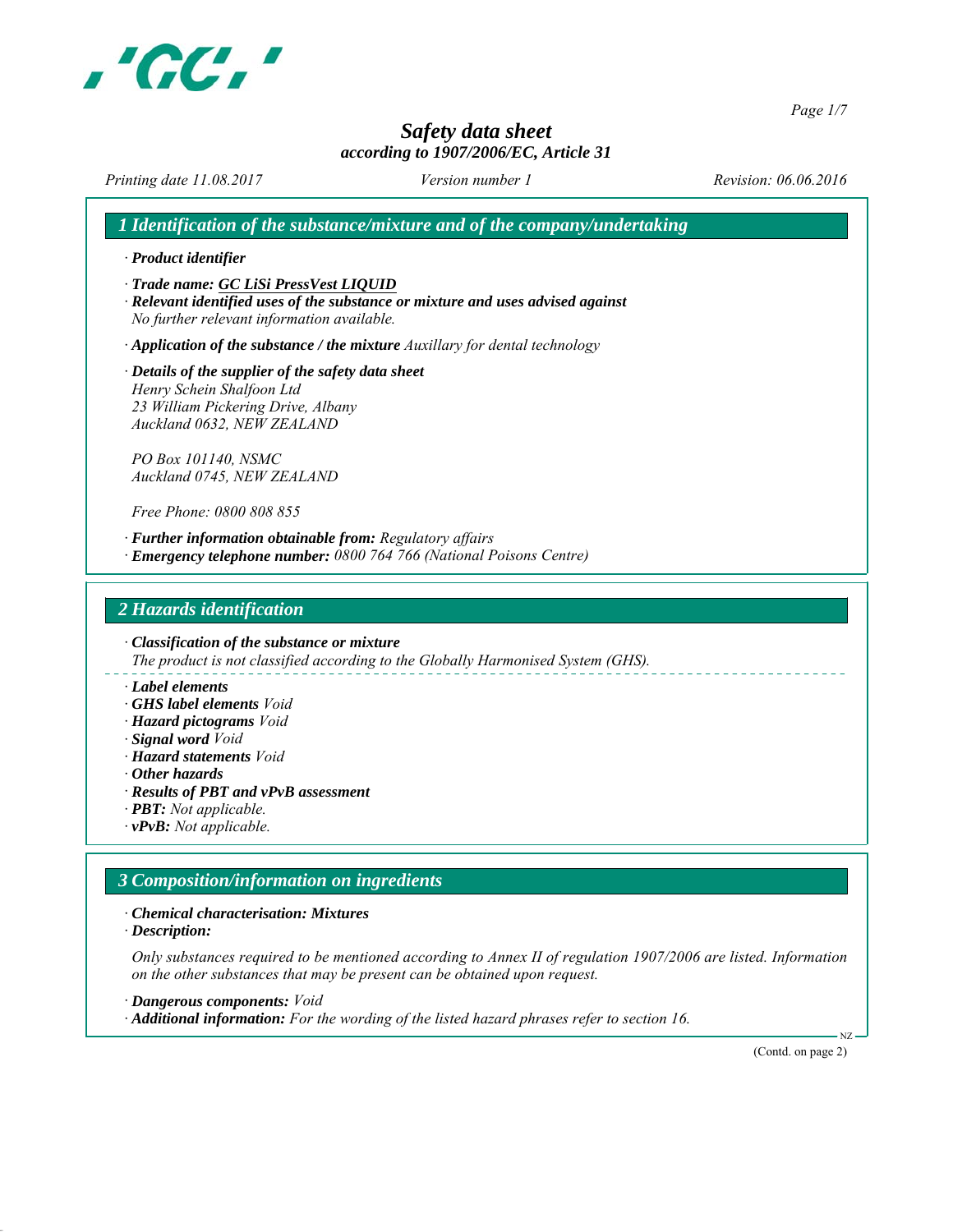*Printing date 11.08.2017 Revision: 06.06.2016 Version number 1*

#### *Trade name: GC LiSi PressVest LIQUID*

(Contd. of page 1)

#### *4 First aid measures*

*∙ Description of first aid measures*

*∙ General information:*

*No special measures required.*

- *If symptoms persist consult doctor.*
- *∙ After inhalation: Take affected persons into fresh air and keep quiet.*
- *∙ After skin contact: Immediately rinse with water.*
- *∙ After eye contact:*
- *Rinse opened eye for several minutes under running water. If symptoms persist, consult a doctor.*
- *∙ After swallowing:*

*Rinse out mouth and then drink plenty of water.*

*If symptoms persist consult doctor.*

- *∙ Information for doctor:*
- *∙ Most important symptoms and effects, both acute and delayed No further relevant information available.*
- *∙ Indication of any immediate medical attention and special treatment needed*

*No further relevant information available.*

#### *5 Firefighting measures*

- *∙ Extinguishing media*
- *∙ Suitable extinguishing agents:*
- *CO2, powder or water spray. Fight larger fires with water spray or alcohol resistant foam. Use fire extinguishing methods suitable to surrounding conditions.*
- *∙ For safety reasons unsuitable extinguishing agents: Water with full jet*
- *∙ Special hazards arising from the substance or mixture Formation of toxic gases is possible during heating or in case of fire.*
- *∙ Advice for firefighters*
- *∙ Protective equipment: Wear self-contained respiratory protective device.*
- *∙ Additional information*

*Dispose of fire debris and contaminated fire fighting water in accordance with official regulations.*

#### *6 Accidental release measures*

- *∙ Personal precautions, protective equipment and emergency procedures Remove persons from danger area.*
- *∙ Environmental precautions:*

*Do not allow product to reach sewage system or any water course. Do not allow to penetrate the ground/soil.*

- *∙ Methods and material for containment and cleaning up: Absorb liquid components with liquid-binding material. Dispose of the material collected according to regulations.*
- *∙ Reference to other sections*
- *See Section 7 for information on safe handling.*
- *See Section 8 for information on personal protection equipment.*

*See Section 13 for disposal information.*

# *7 Handling and storage*

*∙ Handling:*

*∙ Precautions for safe handling No special precautions are necessary if used correctly.*

(Contd. on page 3)

NZ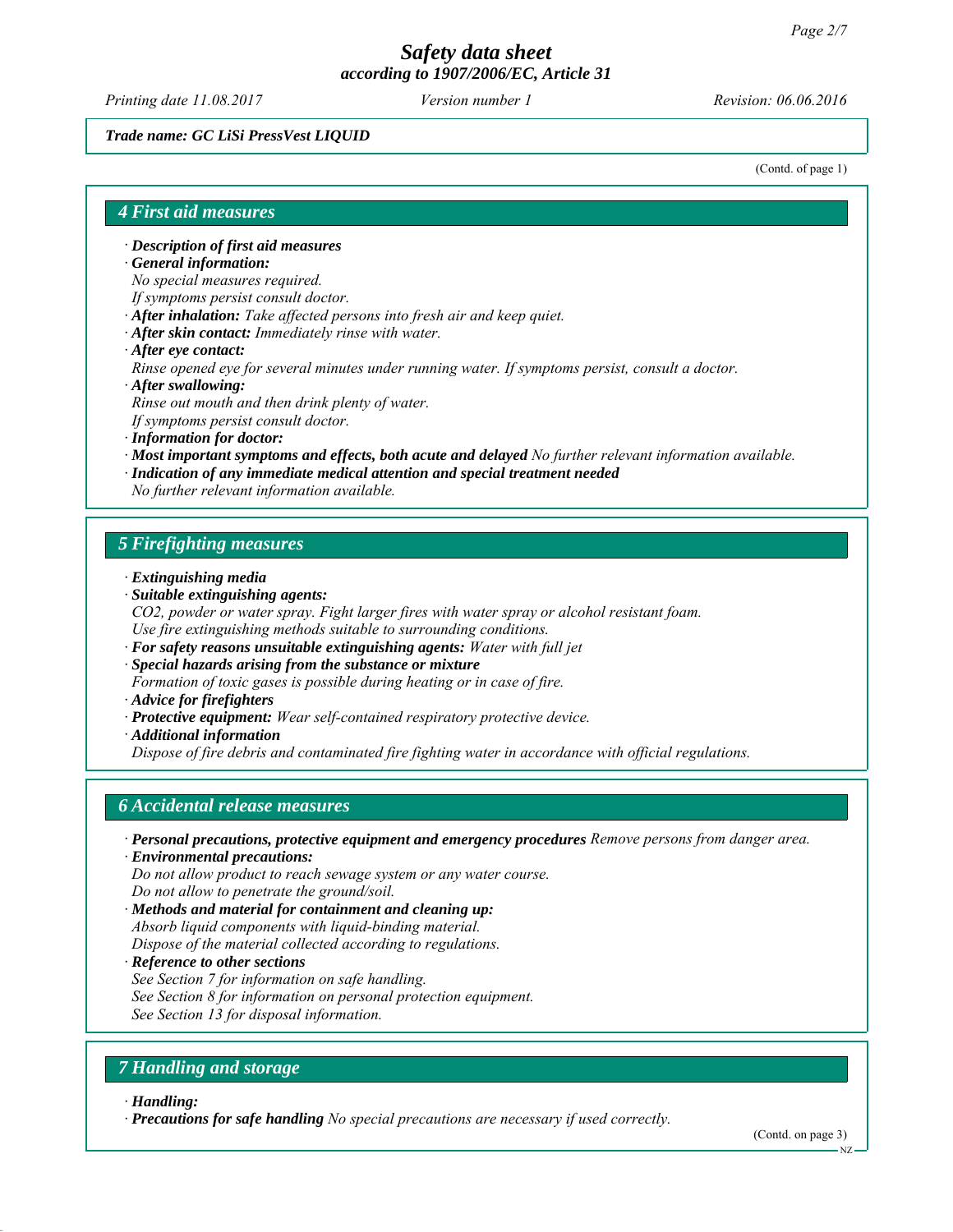# *Safety data sheet*

*according to 1907/2006/EC, Article 31*

*Printing date 11.08.2017 Revision: 06.06.2016 Version number 1*

(Contd. of page 2)

*Trade name: GC LiSi PressVest LIQUID*

*∙ Information about fire - and explosion protection: No special measures required.*

*∙ Conditions for safe storage, including any incompatibilities*

*∙ Storage:*

*∙ Requirements to be met by storerooms and receptacles: Store only in unopened original receptacles.*

*∙ Information about storage in one common storage facility: Store away from foodstuffs.*

- *∙ Further information about storage conditions: None.*
- *∙ Specific end use(s) No further relevant information available.*

#### *8 Exposure controls/personal protection*

- *∙ Additional information about design of technical facilities: No further data; see item 7.*
- *∙ Control parameters*
- *∙ Ingredients with limit values that require monitoring at the workplace:*

*The product does not contain any relevant quantities of materials with critical values that have to be monitored at the workplace.*

- *∙ Additional information: The lists valid during the making were used as basis.*
- *∙ Exposure controls*
- *∙ Personal protective equipment:*
- *∙ General protective and hygienic measures:*

*The usual precautionary measures are to be adhered to when handling chemicals. Wash hands before breaks and at the end of work.*

- *∙ Respiratory protection: Suitable respiratory protective device recommended.*
- *∙ Protection of hands: Protective gloves*
- *∙ Material of gloves*

*The selection of the suitable gloves does not only depend on the material, but also on further marks of quality and varies from manufacturer to manufacturer. As the product is a preparation of several substances, the resistance of the glove material can not be calculated in advance and has therefore to be checked prior to the application.*

*∙ Penetration time of glove material*

*The exact break through time has to be found out by the manufacturer of the protective gloves and has to be observed.*

*∙ Eye protection: Safety glasses*

| · Information on basic physical and chemical properties  |                 |                   |
|----------------------------------------------------------|-----------------|-------------------|
| <b>General Information</b>                               |                 |                   |
| $\cdot$ Appearance:                                      |                 |                   |
| Form:                                                    | Liquid          |                   |
| Colour:                                                  | Colourless      |                   |
| $\cdot$ Odour:                                           | Undetermined.   |                   |
| · Odour threshold:                                       | Not determined. |                   |
| $\cdot$ pH-value at 20 °C:                               | 9.5             |                   |
| $\cdot$ Change in condition                              |                 |                   |
| Melting point/freezing point:                            | Undetermined.   |                   |
| Initial boiling point and boiling range: $100 \degree C$ |                 |                   |
| $\cdot$ Flash point:                                     | Not applicable. |                   |
|                                                          |                 | (Cond. on page 4) |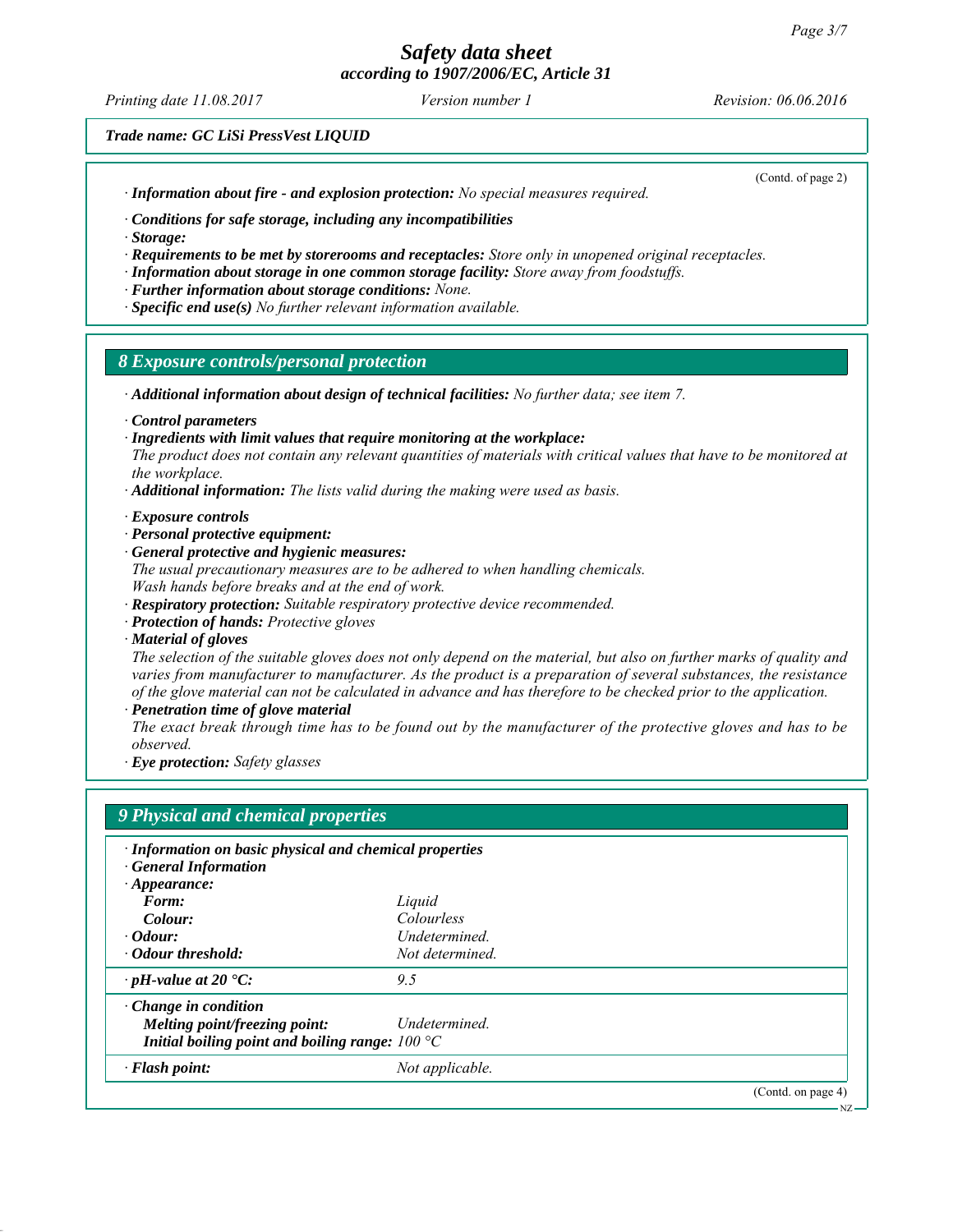*Printing date 11.08.2017 Revision: 06.06.2016 Version number 1*

*Trade name: GC LiSi PressVest LIQUID*

|                                           | (Contd. of page 3)                            |
|-------------------------------------------|-----------------------------------------------|
| $\cdot$ Flammability (solid, gas):        | Not applicable.                               |
| · Ignition temperature:                   | Undetermined.                                 |
| $\cdot$ Decomposition temperature:        | Not determined                                |
| $\cdot$ Auto-ignition temperature:        | Product is not selfigniting.                  |
| $\cdot$ Explosive properties:             | Product does not present an explosion hazard. |
| · Explosion limits:                       |                                               |
| Lower:                                    | Not determined                                |
| <b>Upper:</b>                             | Not determined.                               |
| · Vapour pressure:                        | Not determined.                               |
| $\cdot$ Density at 20 $\cdot$ C:          | $1.269$ g/cm <sup>3</sup>                     |
| $\cdot$ Relative density                  | Not determined.                               |
| · Vapour density                          | Not determined.                               |
| $\cdot$ Evaporation rate                  | Not determined.                               |
| · Solubility in / Miscibility with        |                                               |
| water:                                    | Fully miscible.                               |
| · Partition coefficient: n-octanol/water: | Not determined.                               |
| · Viscosity:                              |                                               |
| Dynamic:                                  | Not determined                                |
| Kinematic:                                | Not determined.                               |
| · Solvent content:                        |                                               |
| <b>Organic solvents:</b>                  | $0.0\%$                                       |
| Water:                                    | 60.0%                                         |
| $VOC$ (EC)                                | $0.0 \text{ g}/l$                             |
| $\cdot$ Other information                 | No further relevant information available.    |

# *10 Stability and reactivity*

*∙ Reactivity No further relevant information available.*

*∙ Chemical stability*

- *∙ Thermal decomposition / conditions to be avoided: No decomposition if used according to specifications.*
- *∙ Possibility of hazardous reactions No dangerous reactions known.*
- *∙ Conditions to avoid No further relevant information available.*
- *∙ Incompatible materials: No further relevant information available.*
- *∙ Hazardous decomposition products: No dangerous decomposition products known.*

# *11 Toxicological information*

*∙ Information on toxicological effects*

*∙ Acute toxicity*

*∙ LD/LC50 values relevant for classification:*

*7631-86-9 silicon dioxide*

*Oral LD50 10000 mg/kg (rat (f+m))*

(Contd. on page 5)

NZ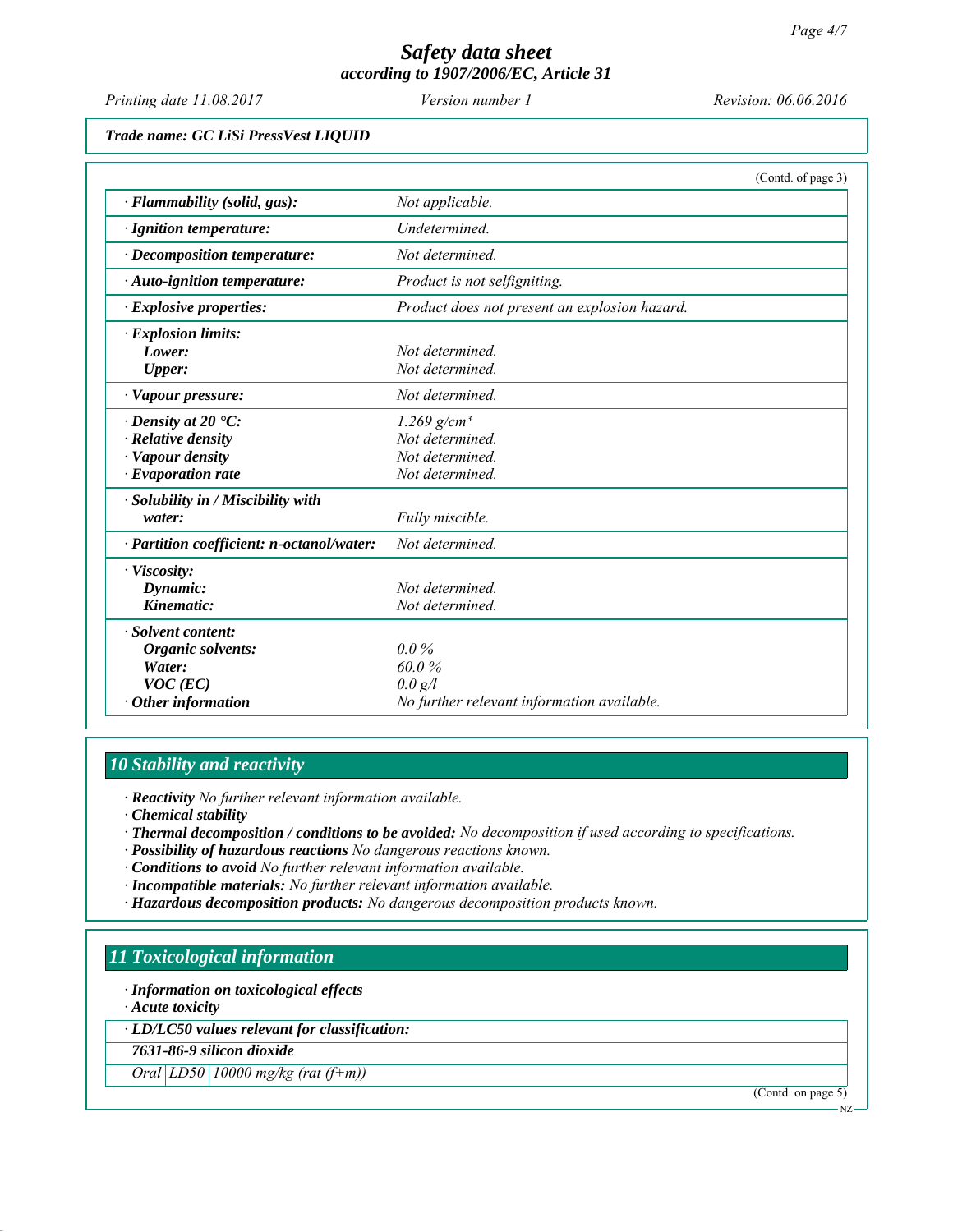*Printing date 11.08.2017 Revision: 06.06.2016 Version number 1*

(Contd. of page 4)

#### *Trade name: GC LiSi PressVest LIQUID*

*∙ Primary irritant effect:*

- *∙ Skin corrosion/irritation No irritant effect.*
- *∙ Serious eye damage/irritation No irritating effect.*
- *∙ Respiratory or skin sensitisation No sensitising effects known.*
- *∙ Additional toxicological information: The product shows the following dangers according to the calculation method of the General EU Classification Guidelines for Preparations as issued in the latest version: Irritant*
- *∙ Repeated dose toxicity No further relevant information available.*
- *∙ CMR effects (carcinogenity, mutagenicity and toxicity for reproduction) No further relevant information available.*

#### *12 Ecological information*

- *∙ Toxicity*
- *∙ Aquatic toxicity: No further relevant information available.*
- *∙ Persistence and degradability No further relevant information available.*
- *∙ Behaviour in environmental systems:*
- *∙ Bioaccumulative potential No further relevant information available.*
- *∙ Mobility in soil No further relevant information available.*
- *∙ Additional ecological information:*
- *∙ General notes:*

*Do not allow undiluted product or large quantities of it to reach ground water, water course or sewage system.*

- *∙ Results of PBT and vPvB assessment*
- *∙ PBT: Not applicable.*
- *∙ vPvB: Not applicable.*
- *∙ Other adverse effects No further relevant information available.*

# *13 Disposal considerations*

*∙ Waste treatment methods*

*∙ Recommendation*

*Must not be disposed together with household garbage. Do not allow product to reach sewage system.*

- *∙ Uncleaned packaging:*
- *∙ Recommendation: Disposal must be made according to official regulations.*
- *∙ Recommended cleansing agents: Water, if necessary together with cleansing agents.*

# *14 Transport information ∙ UN-Number ∙ ADR, ADN, IMDG, IATA not regulated ∙ UN proper shipping name*

*∙ ADR, ADN, IMDG, IATA not regulated*

*∙ Transport hazard class(es)*

*∙ ADR, ADN, IMDG, IATA*

*∙ Class not regulated*

(Contd. on page 6) NZ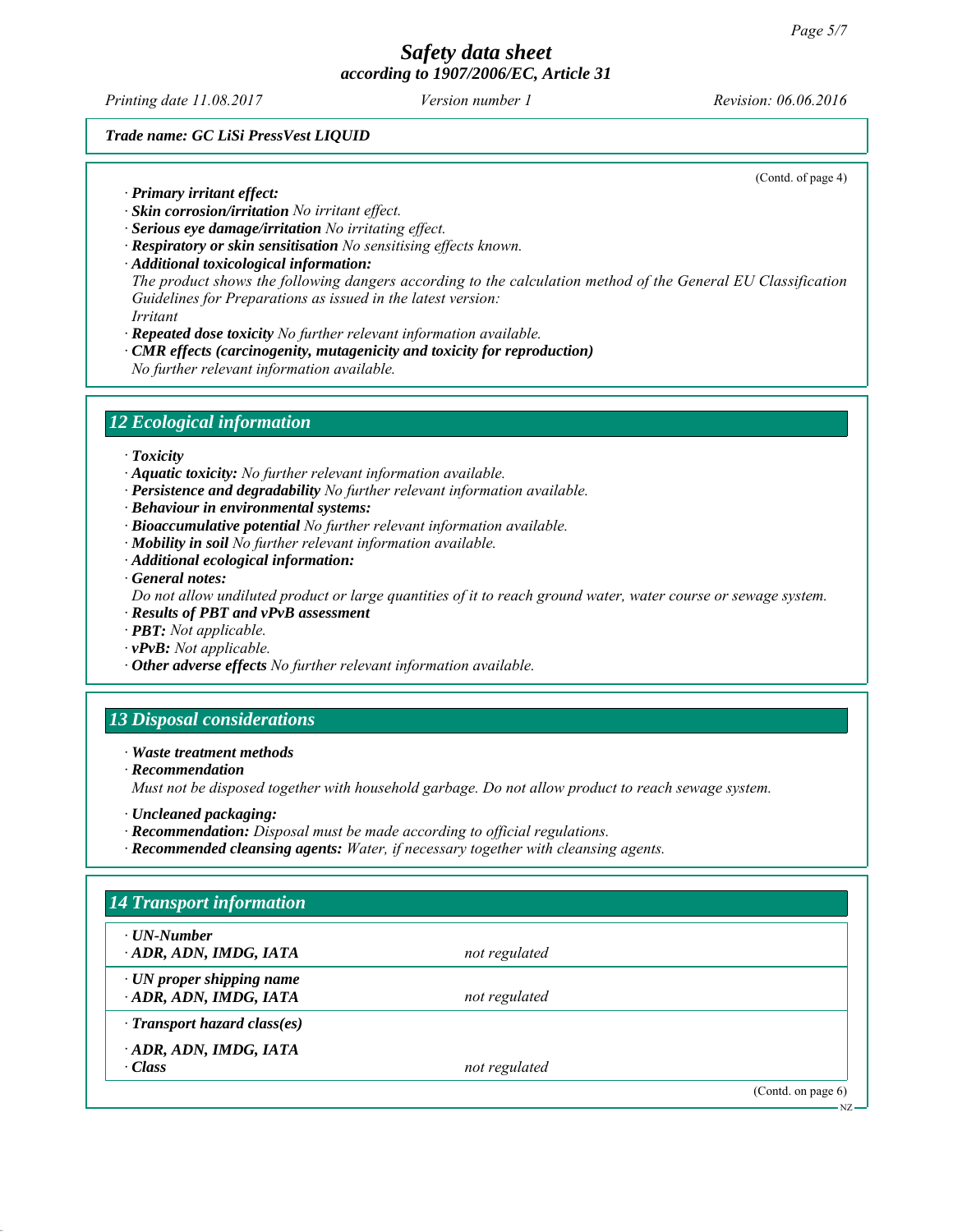*Printing date 11.08.2017 Revision: 06.06.2016 Version number 1*

*Trade name: GC LiSi PressVest LIQUID*

|                                                                                            |                 | (Contd. of page $5$ ) |  |
|--------------------------------------------------------------------------------------------|-----------------|-----------------------|--|
| · Packing group<br>ADR, IMDG, IATA                                                         | not regulated   |                       |  |
| $\cdot$ Environmental hazards:<br>$\cdot$ Marine pollutant:                                | No              |                       |  |
| $\cdot$ Special precautions for user                                                       | Not applicable. |                       |  |
| · Transport in bulk according to Annex II of Marpol<br>and the IBC Code<br>Not applicable. |                 |                       |  |
| · UN "Model Regulation":                                                                   | not regulated   |                       |  |

#### *15 Regulatory information*

*∙ Safety, health and environmental regulations/legislation specific for the substance or mixture*

*∙ New Zealand Inventory of Chemicals*

*All ingredients are listed.*

*∙ GHS label elements Void*

*∙ Hazard pictograms Void*

*∙ Signal word Void*

*∙ Hazard statements Void*

*∙ Directive 2012/18/EU*

*∙ Named dangerous substances - ANNEX I None of the ingredients is listed.*

*∙ Chemical safety assessment: A Chemical Safety Assessment has not been carried out.*

# *16 Other information*

*∙ Department issuing SDS: Regulatory affairs*

*∙ Contact: msds@gceurope.com*

*∙ Abbreviations and acronyms:*

*ADR: Accord européen sur le transport des marchandises dangereuses par Route (European Agreement concerning the International Carriage of Dangerous Goods by Road)*

*IMDG: International Maritime Code for Dangerous Goods*

*IATA: International Air Transport Association*

*EINECS: European Inventory of Existing Commercial Chemical Substances*

- *ELINCS: European List of Notified Chemical Substances*
- *CAS: Chemical Abstracts Service (division of the American Chemical Society) VOC: Volatile Organic Compounds (USA, EU)*
- *LC50: Lethal concentration, 50 percent*
- *LD50: Lethal dose, 50 percent*

*PBT: Persistent, Bioaccumulative and Toxic*

*vPvB: very Persistent and very Bioaccumulative*

#### *∙ Sources*

- *ECHA (http://echa.europa.eu/)*
- *EnviChem (www.echemportal.org)*

#### *∙ \* Data compared to the previous version altered.*

*This version replaces all previous versions.*

*Disclaimer:*

*The information contained herein is believed to be true and accurate. However, all statements, recommendations or suggestions are made without any guarantee, representation or warranty, express or implied, on our part. Therefore, no warranty is made or to be implied that the information set out in this document is accurate or complete, and we accordingly exclude all liability in connection with the use of this information or the products referred to herein. All such risks are assumed by the purchaser/user. The information contained herein is also*

(Contd. on page 7) NZ